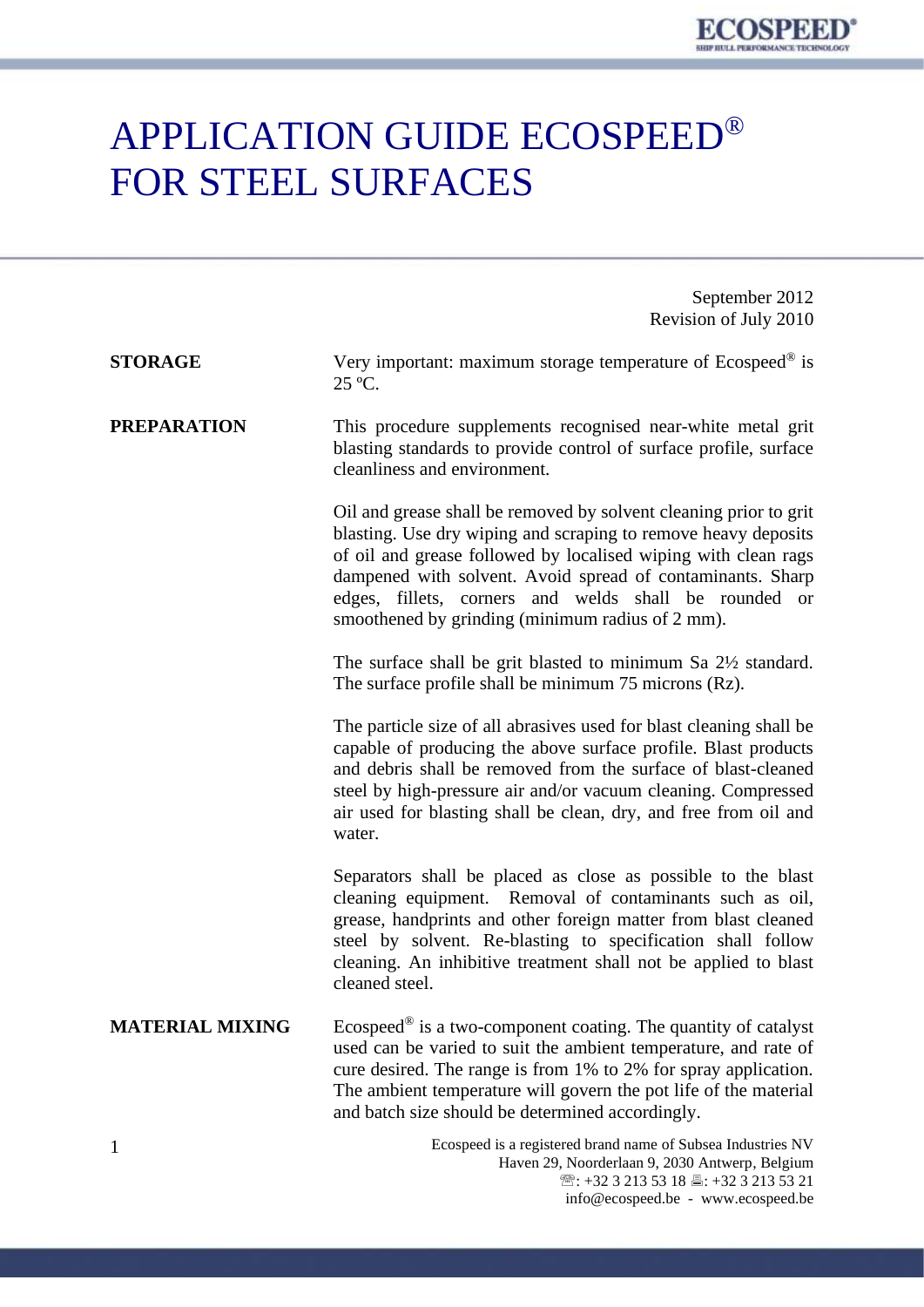Mixing should be by powered equipment such as a drill motor with an appropriate whip. Carefully measure the required amount of material into the mixing container, measure the required amount of catalyst and add to the material. Mix thoroughly to ensure full dispersal of catalyst, and any thinner if required. Mix for approximately 3 minutes.

#### **REQUIRED AMOUNT**

### **Catalyst (Butanox LPT)**

| <b>T</b> ambient | <b>Mixing ratio</b> | For 20 litre | For 1 litre     | <b>Overcoat time</b> |
|------------------|---------------------|--------------|-----------------|----------------------|
| $\cdot$ 25 °C    | $\frac{9}{6}$       | 400 ml       | $20 \text{ ml}$ | Minimum 3 hours      |
| > 25 °C          | %                   | 200 ml       | 10 ml           | Minimum 3 hours      |

## **Thinner (Styrene) – if required**

| <b>Mixing ratio</b> | For 20 litre | For 1 litre | Overcoat time   |
|---------------------|--------------|-------------|-----------------|
| $.5\%$              | 500 ml       | าร mı       | Minimum 3 hours |

**CLEANING** Recommended cleaning solvent for the pump installation is Acetone.

### **APPLICATION First coat**

Using spray equipment to apply one full coat of catalysed material to a DFT thickness of 500 microns (WFT thickness of 616 microns). Allow to cure. The second coat can be applied as soon as the first coat is cured, approximately 3 hours at a temperature of 20 °C.

#### **Second coat**

Using spray equipment to apply the second full coat of catalysed material to a DFT of 500 microns (616 microns wet). The total DFT shall be minimum 1000 microns.

A long soft bristle brush may be allowed to apply Ecospeed® on small areas and to perform repairs. An approval from Subsea Industries is necessary prior to any brush application.

On inspector's request welds and corners may be stripe-coated with one coat of Ecospeed<sup>®</sup> in between the first and second coats. For brush application please refer to the notes at the end of this procedure.

## **SPRAY EQUIPMENT** Airless Spray Pump 63:1 or higher is recommended. Spare packing should be available on all large contracts.

There should be no filters or strainers in the pump unit, the fluid lines or the gun, nor should there be diffusers in the tip. No foot extension should be used on the pump. This is all to promote the free flow of the material and to prevent packing of the glass platelets, which can cause blockages leading to premature curing in the body of the spray pump.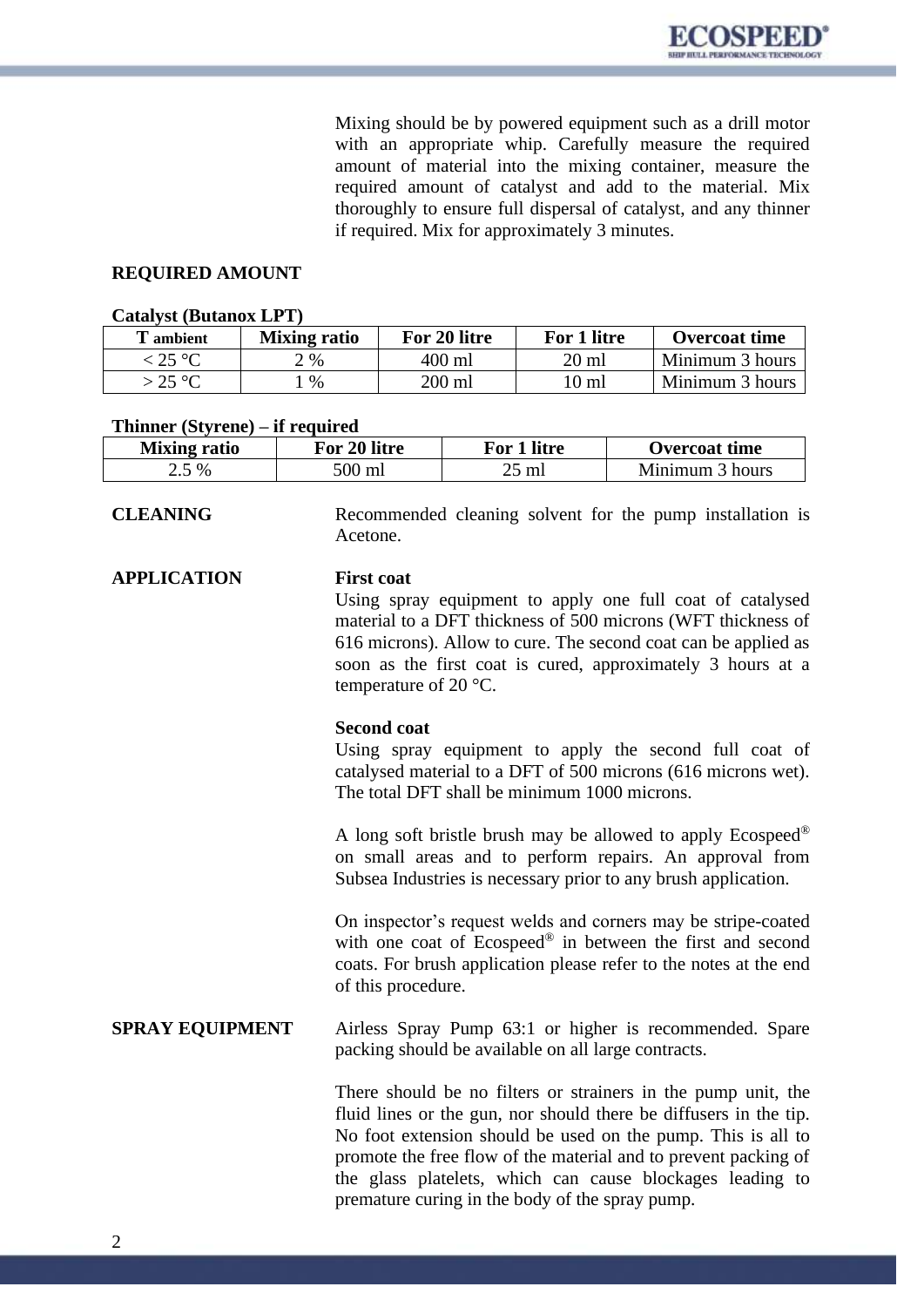NOTE: if there is no pressure release valve in the system, caution should be exercised when removing lines/guns. Bleed off the remaining pressure carefully.

The fluid hose should be 3/8" internal diameter and the shortest length suitable for practical application to promote free flow of the material and minimise pressure loss. No restrictive couplings should be used on the fluid hose; the gun should be hooked up directly to the line. A swivel hook-up is a must and will give easy manoeuvrability of the gun when spraying.

An airless spray gun of 500 bar (high volume) without diffuser is recommended. This should be used in conjunction with a 'Reverse-A-Quick' head with a 631 tip, again with no strainers or diffusers.

**SPRAY PROCEDURE** Ecospeed<sup>®</sup> cures by chemical reaction, which starts as soon as catalyst is added and then proceeds quite quickly. When spraying use the minimum amount of catalyst permissible i.e. 1 % by volume.

> If the correct equipment is used,  $E\text{cospeed}^{\circledR}$  can be applied at high application rates. It is a simple material to apply if the recommended procedure is followed.

> Perform a test spray procedure prior to the actual application, using no catalyst.

- 1. Assemble full equipment and flush through with solvent.
- 2. Remove the gun and circulate material through lines.
- 3. Attach gun and check that the spray pattern is satisfactory by adjusting the pressure.
- 4. Remove gun from the line, and the pump from the material.
- 5. Mix material as detailed above and replace the pump.
- 6. Circulate material back into the mix container until all un-catalysed material has been removed from the lines.
- 7. Re-attach gun and trigger and remove solvent from gun and line.
- 8. The equipment is now ready for use.

NOTE: Do not add Acetone solvent to material.

## REMEMBER

- Avoid airlocks by ensuring that the fluid leg is always immersed.
- As always extreme care should be taken to avoid contamination of the material and the working equipment to minimize the possibility of foreign matter entering the system and causing blockages.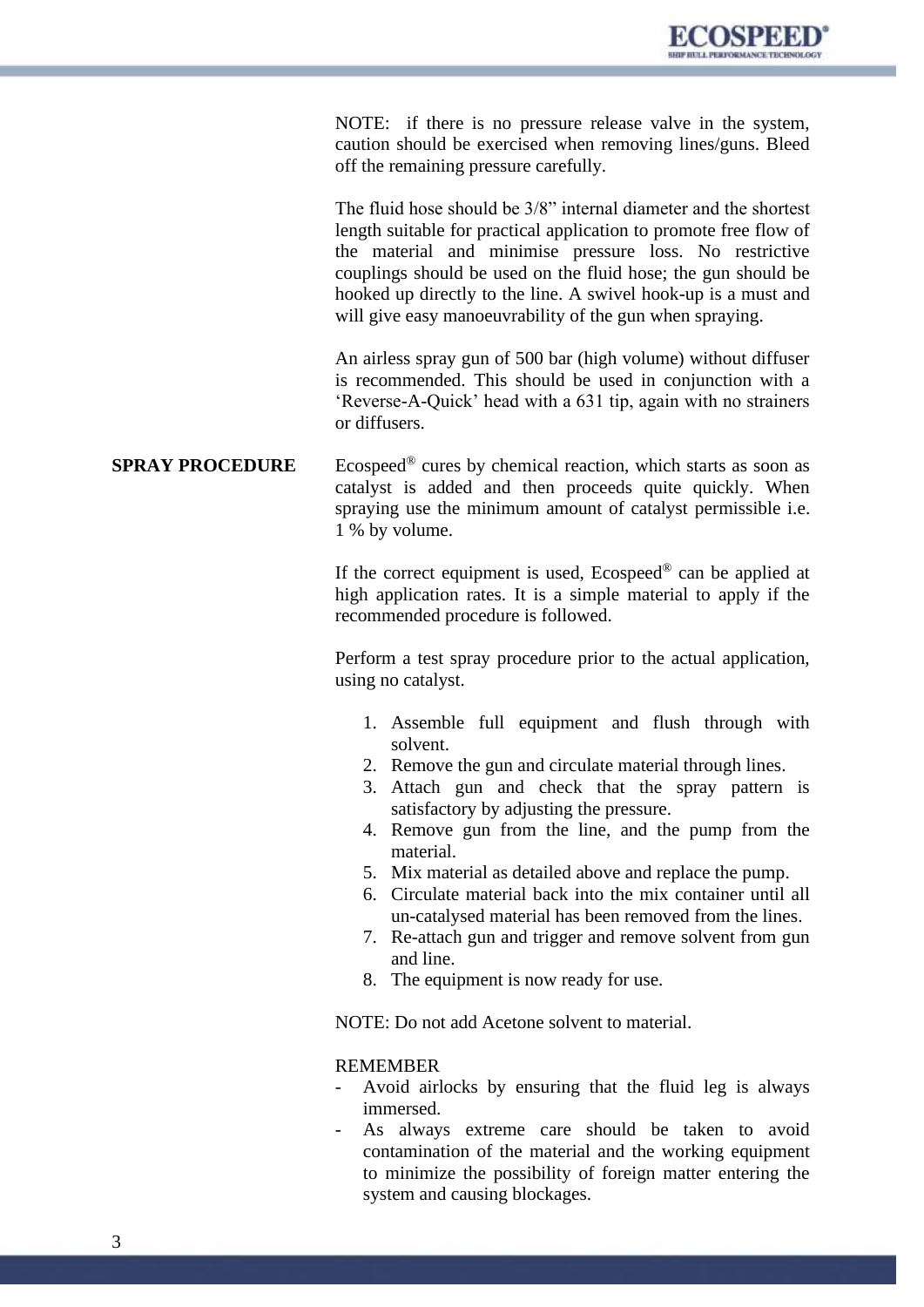This will ensure a continuous flow of the material and reduce the possibility of premature curing in the equipment.

- The material should be sprayed at distance of approximately 2 feet from the surface. Passes should be made keeping the gun at an even distance from the surface. At least 2 small passes will be required to attain the specified thickness. Successive passes should be at right angles to previous pass.
	- 1. First cut off the air pressure at the pump and bleed carefully to release the pressure on the fluid line and gun. Remove the Reverse-A-Quick head from the gun and clean with solvent.
	- 2. Flush out the pump, line and gun with solvent and allow this to circulate for 5 minutes at least.
	- 3. To recommence spraying, purge line and gun with material before replacing tip.
	- 4. It is recommended to flush pump and lines by the above procedure every 30 minutes.
	- 5. When spraying is complete or before down time, it is essential to clean the equipment thoroughly by the above procedure but allow solvent to circulate for 20 minutes, finally flushing with clean Acetone.

NOTE: Do not leave catalysed material standing in the pump, line or gun.

If these procedures are followed clogging or packing should not occur. Should blockages arise, these must be dealt with swiftly by progressively cleaning the tip, gun, line and pump as indicated in the cleaning procedure. If delays occur for any reason when the material is mixed and spraying has commenced, care must be taken not to exceed the pot life or the material. If there is any danger of this happening or the pump shows signs of labouring the pump unit, fluid lines and guns should be flushed out with solvent as described above. Depending on the length of time of the delay it may be necessary for a fresh drum of material to be mixed (after flushing) before continuing the operation.

## **QUALITY CONTROL**

**Ecospeed®** should not be applied when humidity is above 85%. **Ecospeed®** should not be applied when the temperature of the steel at the coldest point is less than  $3^{\circ}$ C above the dew point. **Ecospeed®** should not be applied when the temperature of the steel surface is 60 $\degree$ C or higher.

**Ecospeed®** should not be applied when the surface temperature of the material to be coated is less than  $0^{\circ}C$ .

**CLEANING**